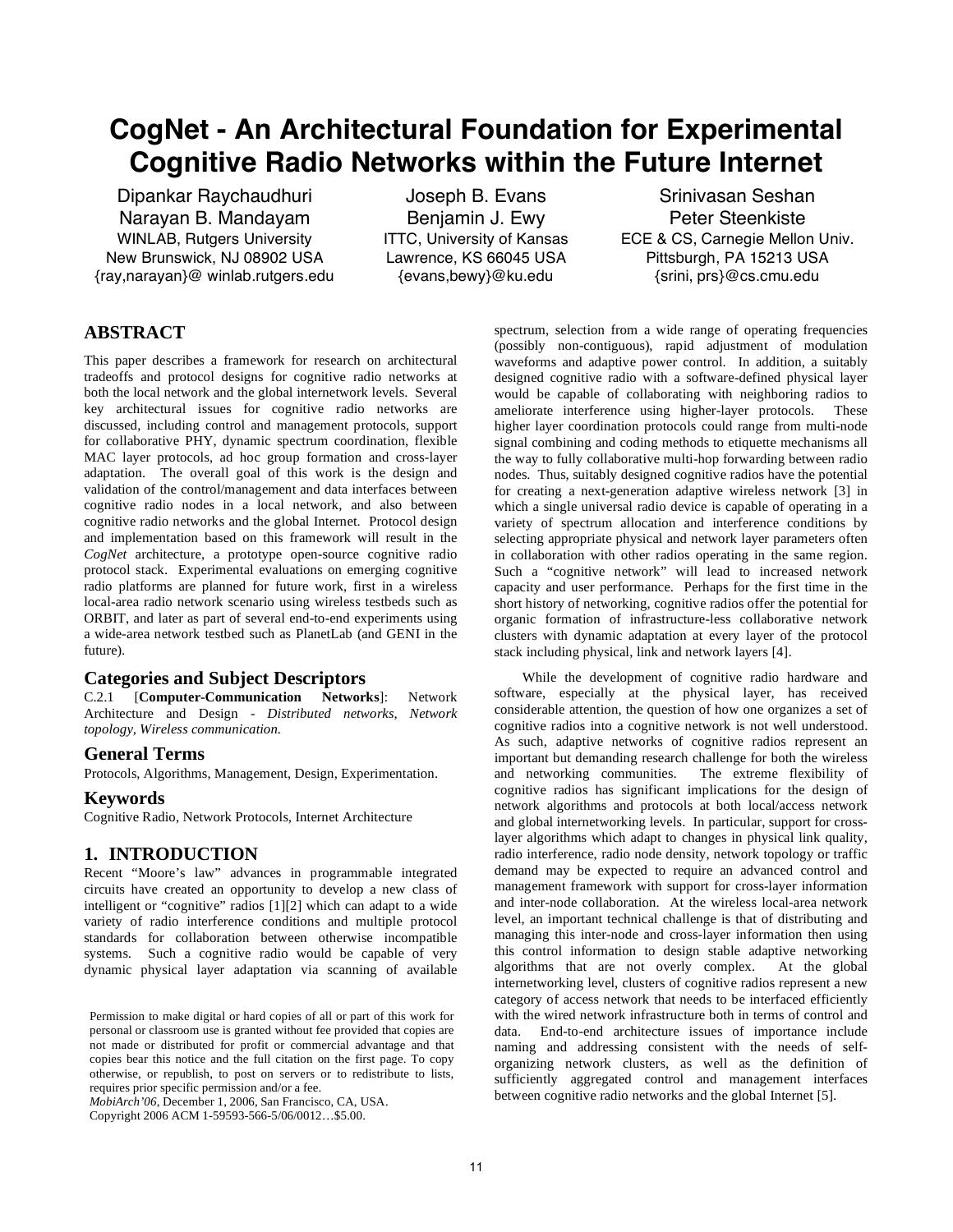The *CogNet* architectural foundation was designed to support the following capabilities:

Spectrum agility and fast spectrum scanning over multiple frequency bands, providing local awareness of radio interference and the ability to change frequency bands on a per-packet basis

Fast PHY adaptation, or the ability to change physical-layer waveforms on a per-packet basis and PHY collaboration modes such as network coding

Spectrum etiquette protocol and dynamic spectrum policy implementation on a per-session basis

• Fully programmable MAC layer, with the option of dynamic adaptation to meet service needs

• Cross-layer protocol implementation capabilities based on integrated PHY, MAC, network algorithms

• Ad hoc cluster formation, supporting multi-hop packet forwarding among peer groups of radio nodes.

# **2. ARCHITECTURAL FOUNDATION**

In order to implement the capabilities detailed above, we envision several inter-module interfaces and protocols, specifically:

• A *Global Control Plane* (GCP) implemented as a cross layer network management overlay that can interface with the network layer and can provide aggregated representations of the cognitive subnetwork state to the future Internet.

• An *API for PHY layer adaptation* (e.g., agility, change of modulation waveform), and support for collaborative PHY in the form of network coding.

• *Spectrum coordination protocols* that facilitate dynamic sharing among radio nodes using mechanisms such as etiquette policies or spectrum server.

• *Autoconfiguration* (e.g., bootstrapping and topology discovery) protocols that can be used to establish network connectivity after a cognitive radio device is turned on or enters a new service area.

• *Flexible MAC* framework that permits programmable functionality capable of dynamic selection of channel sharing modes based on observed network conditions and traffic demands.

• *Network layer protocols* that support service discovery, naming, addressing and routing in ad hoc wireless constellations, including features that provide economic incentives for collaboration.



**Figure 1. Research concepts explored by CogNet.**

Figure 1 presents the architectural elements that we will experiment with in *CogNet*. These key elements of an architecture, and a discussion of how they provide the required capabilities and research tools, are detailed below.

# **2.1 Global Control Plane**

In view of the complexity and range of control and management functions required, it is clear that the protocol functionality of a cognitive network should be partitioned into separate control and a data planes. The data plane protocol stack on each node contains the modules needed to support data communication between the wireless nodes and it exposes a set of controls for each module through an API. This API is used by a general and extensible "Global Control Plane" (GCP) to monitor, configure, and adapt the data plane modules.

In the GCP-based architecture, illustrated in Figure 2, each node has a dedicated control "interface" along with data interface. The control interface provides an initial radio bootstrapping and service discovery function that can operate either on a channel at the edge of the service band or a dedicated portion of a TDMA frame, and would have wider radio coverage than a typical service channel. The bootstrapping functions can utilize other nodes to rebroadcast control packets using a controlled flooding mechanism, thus, providing global awareness to all cognitive radios within a subnetwork.



**Figure 2. GCP architecture.**

The GCP also provides higher level functionality including a network management and control overlay, and an interworking point where aggregated representations of the cognitive radio network state and control points are provided to the future Internet, The GCP is envisioned to be tightly integrated with the control and management of the future Internet backbone network and interact with its network management infrastructure about communication and security policies.

The complete GCP protocol stack shown in Figure 3 provides for the distribution of control messages required to optimize the various collaborative PHY, spectrum coordination, flexible MAC or ad hoc networking functions for best performance in the data plane.

# **2.2 PHY Adaptation and Network Coding**

Communication networks today share the same fundamental principle of operation. Independent data streams may share network resources, but the information itself is separate. Routing, data storage, error control, and generally all network functions are based on this assumption. Network coding [6] breaks with this assumption. Instead of simply forwarding data, nodes may collaborate with each other to recombine several input packets into one or several output packets.

There are two main benefits of this approach: potential throughput improvements and increased robustness particularly for multicast and broadcast service scenarios. Robustness translates into loss resilience and facilitates the design of simple distributed algorithms that perform well, even if decisions are based only on partial information. In fact, successful reception of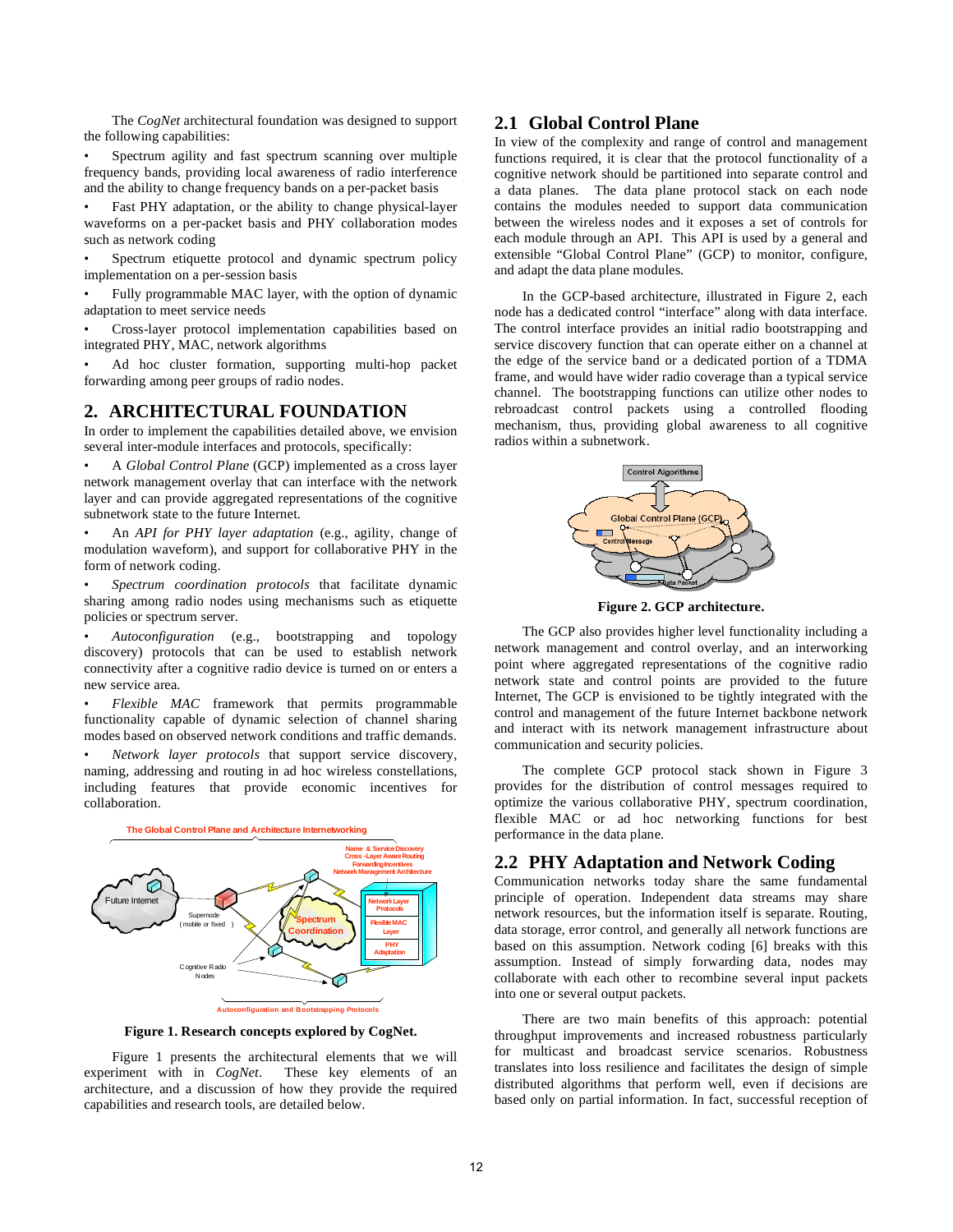information does not depend on receiving specific packet content but rather on receiving a sufficient number of independent (recombined) packets.



A number of theoretical results on network coding have been published over the past few years, of particular interest here being its robustness when introducing forwarding incentive mechanisms [7], but real-time experimental validation has lagged behind because of the need for a programmable radio with crosslayer control capabilities. In particular, the implementation of the coded multicast arrangement will require GCP support for path establishment, specification of forwarder functionality (routing and coding) and correlation of packets to be combined via a global packet ID (such as source address, destination address, port numbers and sequence number). The *CogNet* framework will allow research into collaborative PHY architectural tradeoffs by providing this implementation of network coding as a representative example.

# **2.3 Spectrum Coordination Protocols**

A number of approaches have been proposed for improved spectrum sharing over the past decade. Notable methods being discussed in the technical and regulatory communities include property rights regimes [8], spectrum clearinghouse [9], unlicensed bands with simple spectrum etiquette [10], open access [11] and cognitive radio under consideration here. The distinctions between unlicensed spectrum regimes, open access and cognitive radio approaches are relatively subtle as they are all based on the concept of technology neutral bands to be used by a variety of services using radio transceivers that meet certain criteria. For example, cognitive radio may be viewed as a special case of open access or unlicensed regimes in which radio transceivers are required to meet a relatively high standard of interference avoidance via physical and/or network layer adaptation. The cognitive radio principles currently under consideration by the FCC and the research community span a fairly wide range of possible functionalities both at physical and network layers.

The "agile wideband radio" scheme [12] is the most prevalent concept for cognitive radio, in which transmitters scan the channel and autonomously choose their frequency band and modulation waveform to meet interference minimization criteria without any protocol-level coordination with neighboring radio nodes. Another simple technique is "reactive control" [13] of transmit rate/power, in which radio nodes do not have any explicit coordination with neighbors but seek equilibrium resource allocation using reactive algorithms to control rate and power, analogous to the way the TCP protocol reactively adjusts source bit-rate over the Internet.

The *CogNet* architectural foundation was designed to support research of a slightly higher level of protocol complexity by supporting research on spectrum etiquette protocols [14] to improve coordination between radio nodes, using either Internetbased spectrum services or a common spectrum coordination channel at the edge of a shared frequency band.

The *common spectrum coordination channel* (CSCC) approach has been proposed [14] as a candidate mechanism for implementing spectrum etiquette policies. In this approach, each wireless device sends periodic beacons containing spectrum usage information so that neighboring nodes can avoid using the same frequencies, or if the network is too congested, can execute specified spectrum etiquette policies. It is observed here that the CSCC approach is similar in concept to the global control plane discussed earlier, and can thus be integrated into a GCP implementation as a subset of its overall functionality. In our earlier work [14] we have shown that CSCC implementations can achieve significant spectrum efficiency improvements with relatively simple etiquette policies when compared with radios with spectrum scanning and reactive agility.

An alternative approach which can be used for spectrum coordination is the *spectrum server*. In this design, all radios use a spectrum management protocol to communicate with a centralized spectrum service within the future Internet. In our recent work in [15][16], we have examined the boundaries of system performance under the assumption that efficient access to spectrum can be resolved by an impartial "spectrum server" that can obtain information about the interference environment through measurements contributed by different terminals, and then offer suggestions for efficient coordination to interested service subscribers. There are many ways in which a spectrum server can coordinate a network of cognitive radios. Recent work in [15] has considered the role of the spectrum server in scheduling variable rate links while the work in [16] has considered the spectrum server's role in demand responsive pricing and competitive spectrum allocation.

# **2.4 Radio Autoconfiguration Protocols**

Self-organization is a key requirement for cognitive radio networks. The Global Control Plane provides a bootstrapping process that enables a radio node to be aware of itself, the surrounding nodes and current network status when it starts up. There are two phases in this process: (1) obtaining PHY parameters, reachability, and performance information by listening on a control channel or channel scanning; and (2) negotiation, during which the new node can negotiate with existing sub-networks for name/service discovery or performance optimization. The appropriate association and/or authentication process can then be initiated for the new node to join existing networks.

The bootstrapping and discovery process begins with bootstrapping beacons with information about current network status are broadcast within one hop on a specific control channel by existing active nodes in a periodic and opportunistic way. When a new node is starting up (or moving close to current subnetworks), it first listens for bootstrapping beacons on the control channel to obtain PHY and connectivity information to initialize its radio parameters by choosing proper operating frequency, transmit power, bandwidth/modulation/rate, etc. Service discovery information is obtained from the bootstrapping beacons,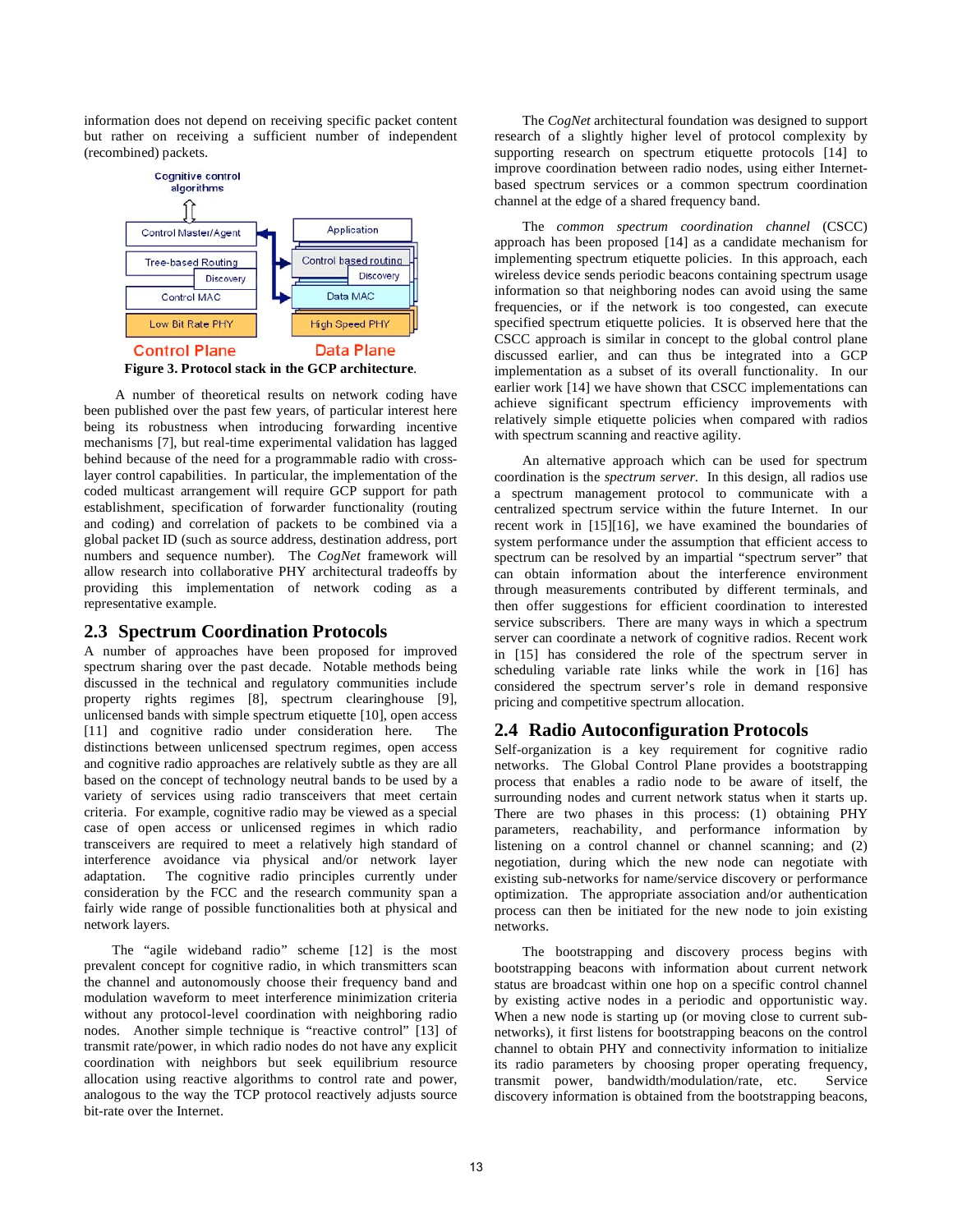which allows the node to utilize higher levels of the Global Control Plane for network layer, naming, and cross layer management and control, and other services. Current nodes can provide performance information in the beacons, such as link speed, available network capacity, congestion indication, etc. In addition to common signaling channel, nodes can scan different traffic channels and listen to beacons/send an association message to the best "cost" parent using the appropriate discovery metric.

The bootstrapping beacon is a low layer (PHY) messaging mechanism supporting neighbor discovery and determination of the logical topology. It also conveys cross-layer information, for example, PHY parameters such as available frequencies, transmit power, modulation/coding type, radio bandwidth, bit-rate, and network name as well as available services.

#### **2.5 Flexible MAC Layer**

Wireless medium access control (MAC) protocols [17][18][19] tend to have different operating conditions in which they operate best. For example, RTS/CTS based MAC protocols work well in hidden node scenarios, but also incur high overheads when such collisions are rare. Cognitive networks provide us the opportunity to dynamically change the MAC protocol [20] to suit both the needs of the applications running on the nodes as well as the properties of the environment around them. Our previous work has shown that this form of adaptation is useful for higher layer protocols and recent preliminary work [21] has shown some promise in adapting MAC protocols as well. The CogNet foundation will support research into changing MAC behavior onthe-fly involving several challenges as outlined below.

The first step in choosing the best MAC operating mode is to understand the propagation environment and traffic demand matrix of the involved nodes. The propagation environment must be measured/inferred using relatively sparse information and both the propagation environment and traffic matrix can change quickly over time. An added complication is that even when factors such as the propagation properties of the environment and the traffic demand matrix of the nodes are known exactly, choosing the best MAC protocol may be difficult. For example, a particular choice of MAC will rarely be best for all nodes involved. This requires carefully balancing the global utility of the system with fairness. In addition, the optimal choice may change dramatically over time. However, there may be considerable overhead in switching between different MAC behaviors and the system will need to manage such dynamic environments by balancing performance gains against mode switching overhead.

The different MAC layers that are supported may be inherently incompatible in their behavior. As a result, the system must ensure that all nodes are synchronized in any switch between MAC protocols. This ensures that the impact on reachability between nodes is minimal and short-lived. It also ensures that there is no oscillation between operating modes as different groups of nodes reach different decisions due to inconsistent information. Choosing a compatible MAC protocol ensures that a pair of nodes can communicate directly with each other. However, nodes using incompatible MAC protocols may be able to co-exist in an area much as existing incompatible wireless devices co-exist today. A key requirement of the flexible MAC is that it coordinates closely with any network topology management system. Nodes that are part of the same constellation must use

compatible MAC protocols, while independent constellations may make independent optimization decisions.

The final issue we consider here is the design of the interface between the flexible MAC layer and the Global Control Plane. The GCP is responsible for reconciling different application requirements and network policies. It is also responsible for handling much of the coordination between nodes in the system. The GCP is likely to operate on coarser time-scales. The flexible MAC protocol will adapt to more rapid changes in conditions. This partitioning of responsibilities results in an interface where the control plane may handle issues such as managing constellations and determining fairness policies but the flexible MAC chooses the current operating mode. We plan to explore alternate designs in this space by trading off GCP functionality with those implemented as part of the flexible MAC layer.

#### **2.6 Network Layer Protocols**

The network layer for cognitive radio networks will need to support a variety of applications including data and mobile realtime services (e.g., voice). To enable research into architectures supporting these applications given the variability of wireless communication, the *CogNet* system will provide a cognitive, multi-overlay network layer that can adapt based on sensing and learning of the cross layer environment, the communication model for the applications (e.g., one-to-one, one-to-many), and policy and security constraints. These latter issues are particularly important in a cognitive radio environment where opportunistic communications with previously unknown nodes may become common.

The cognitive network layer will utilize both non-traditional approaches such as overlay-based mechanisms for communication within a subnet, as well as support the concept of supernodes [22] which will serve as a gateway between local network layers within the cognitive subnet as well as to the future Internet and its IP-based and overlay-based networks. Overlays provide a large number of optimization points, and may be tailored to the application, inspiring the idea of multiple network layers tailored to specific applications or communication flow types. These might include routing overlays that have shown promise in ad hoc network layer routing scenarios, application-tailored overlay structures such as topologically aware overlays for group messaging, and overlays that support rich queries [23].



**Figure 4. Multiple network overlays.**

Figure 4 illustrates a cognitive radio network with mobile nodes and an interconnection to the wired core network through a supernode. Use of a particular overlay will be decided upon by cognitive techniques (e.g., case-based, expert system) based on factors including the wireless environment, application, and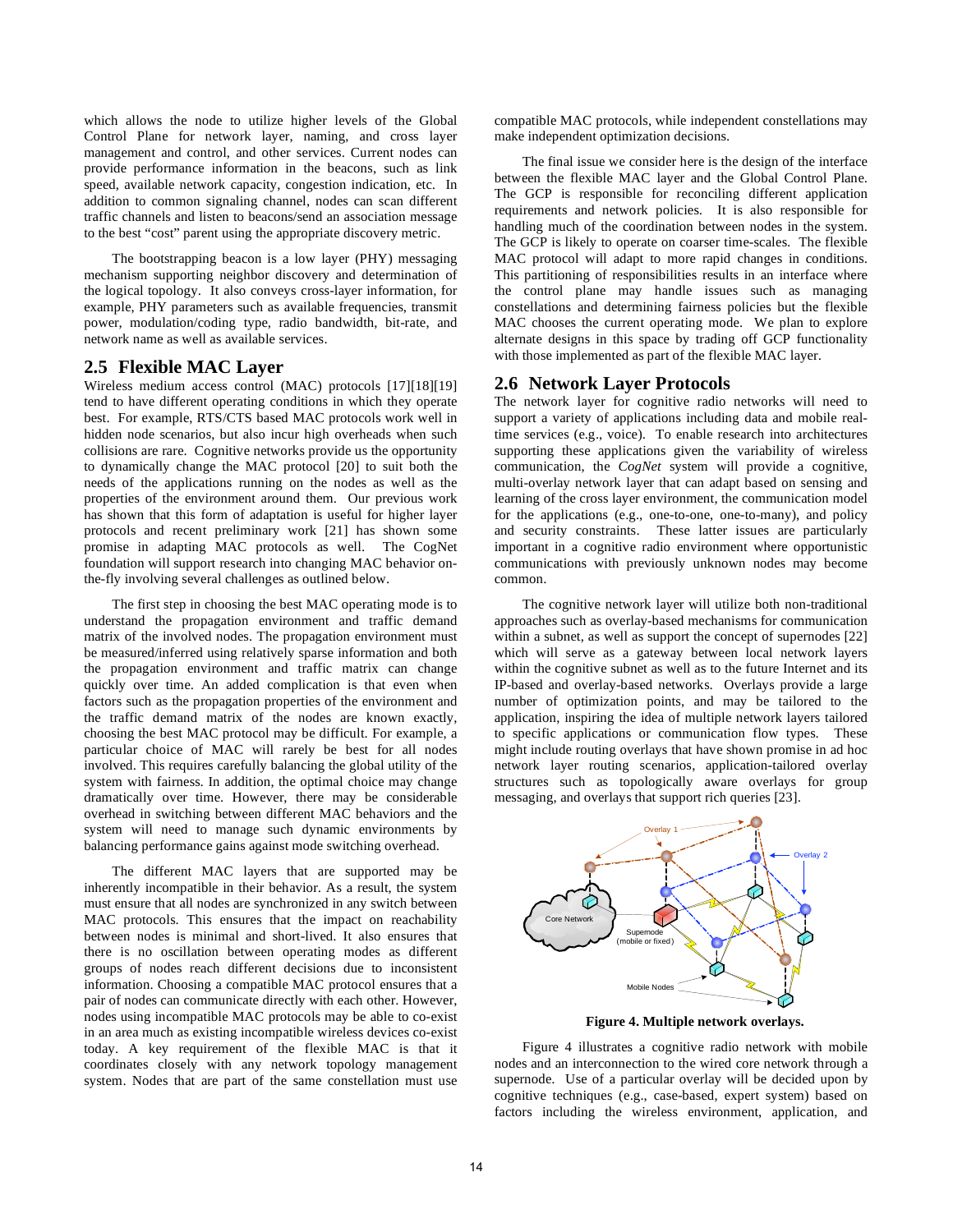policy. Overlay 2, for example, might be a multicast optimized DHT-based network layer being used to support a messaging application. Overlay 1 might be IP or some other protocol useful in interacting with nodes on the future Internet.

We will utilize our architectural framework to explore architectural issues including naming and service discovery, cross-layer aware routing, forwarding incentives, and network management.

*Naming and Service Discovery*: The cognitive radio network supports naming and addressing mechanisms that provide for selforganization, translation for global reachability, and merging / disconnection of cognitive networks themselves as well as with the wired network infrastructure. The approach is an extension of the concept of a supernode [22] to serve not only as a router between different geographically diverse cognitive radio networks, but to serve as a router between multiple network layers (e.g., DHTs, IP) within a cognitive radio subnet, and as a gateway to the future Internet. The identity of supernodes will be broadcast to new wireless nodes via the GCP's radio bootstrapping protocol. As a node joins a cognitive wireless network, layer 2 connectivity is established with neighbors and a join message for a service discovery overlay is be sent to a neighbor node. This allows the node to discover how to access all of the various services such as the network management overlay, service-specific network layers, or IP configuration data. As a node joins the service discovery layer, the super node will expose the new node's identifier to the wired network via the appropriate name service (e.g., DNS). If there are multiple supernodes with connectivity to overlapping wired networks, name based overlays such as i3 [24] can be used to specify a supernode gateway.

*Cross-Layer Aware Routing*: Routing between cognitive radio nodes is influenced by control information from a number of sources. Nodes may obtain information about the application traffic, specified policies, link capabilities, MAC layer congestion status, and network reachability, and then decide on the most appropriate network layer to deliver the message to the peer. In order to support this routing decision, physical communication status and quality information from the cognitive wireless network will be exposed to participating nodes via the Global Control Plane. Note that MAC adaptation and routing decisions in the presence of cross-layer information need not be independent, and (at the expense of complexity) more general integrated routing and MAC algorithms can be investigated within the CogNet foundation.

A key architectural issue is the specification of control interfaces between routing protocols in the cognitive radio subnets and the wide-area internetwork. For scalability, these interfaces need to support suitable forms of aggregation and hierarchy in order to limit the amount of cognitive radio subnet specific information that needs to be visible to other routers in the future Internet. While routing of a packet from a corresponding host in the wired network would benefit from some visibility of network topology, MAC congestion and link quality within the cognitive radio network, this needs to be balanced against complexity and control aggregation considerations. In general, the simple abstraction of a "wireless link" does not apply to a multi-hop cognitive radio path when viewed from a host or router within the wired core. One potential solution for this is the concept of "dynamic topology control" which has been proposed [5] as a possible abstraction that permits specification of topology and link

quality in an integrated fashion to reflect the reality of the radio network. The *CogNet* architecture allows for investigation of alternative aggregated representations of cognitive radio network state and evaluate trade-offs between control granularity and endto-end performance.

*Forwarding Incentives in Cognitive Networks*: A key design issue for ad hoc wireless networks including those formed by cognitive radios is that of creating voluntary collaborative groups with agreements to forward each others' packets. This type of collaboration between radios makes the most sense as node densities increase to a point at which PHY-layer spectrum coordination cannot sufficiently resolve congestion problems in the system. Collaboration at the network layer via formation of ad hoc networks is considered to be a powerful mechanism for better utilization of spectrum, and can be associated with low-power radio transmission to nearby neighbors as well as higher bit-rate, better quality PHY links compared with direct connection to a distant receiver. It has been shown [25] that mobility combined with forwarding can increase the capacity per node of an ad hoc network. If we assume a willingness to relay data, forwarding allows the exploitation of multi-channel diversity.

The *CogNet* system assumes a more complex context of heterogeneous users sharing spectrum, where a willingness to relay data needs to be incentivized via suitable protocol mechanisms. Using a microeconomic framework based on game theory [26], we have designed and analyzed a pricing algorithm that encourages forwarding among autonomous nodes by reimbursing forwarding costs accrued in terms of energy and lost opportunities for transmission of one's own data while forwarding for others. Our results have shown that pricing with reimbursement appears to improve the network aggregate utility (or aggregate bits per Joule) as well as utilities and revenue compared to the corresponding pricing algorithm without reimbursement. Our work has also revealed that the nodes' willingness to forward is greater when there is greater clustering of nodes in the network. Specifically, it has been observed that for large ratios of the average inter-nodal distance to the smallest distance between the access point and any source node, the tendency to forward decreases.

While the above results have been derived in the context of a simple local area network formed of an access point and a set of wireless nodes, it bears asking the question of how this affects or (or in turn is affected) by an end-to-end network architecture. In a local area network context, the incentive based resource allocation algorithms explicitly take into account wireless transmission parameters such as energy constraints, radio channel quality, and throughput performance. In the presence on an overarching endto-end architecture, the challenge is in understanding, improving and designing the algorithms for the cognitive radio subnet after taking into account interactions with reimbursement mechanisms within the wired Internet.

*Network Management Architecture*: Network management infrastructure is often designed and deployed based on a hierarchical manager/agent architecture, with extensions for ad hoc wireless networks and techniques for passively and actively monitoring overlays. The *CogNet* framework supports evaluation of different methods for handling the variety of constraints that occur in a mobile dynamic RF spectrum wireless environment, and the unique fault localization environment associated with mapping faults that occur in a dynamic radio underlay into useful